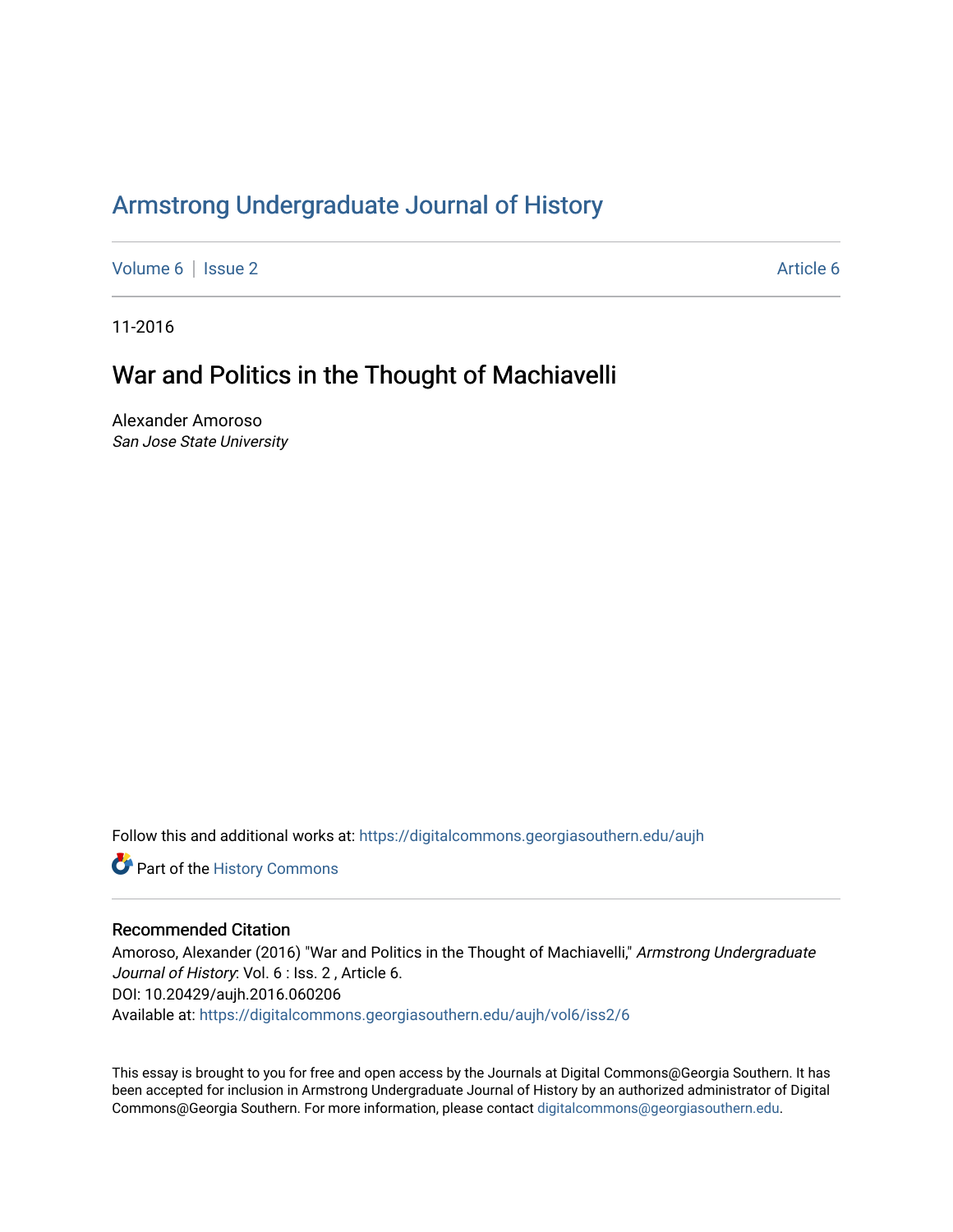#### War and Politics in the Thought of Machiavelli

Alexander Amoroso

San Jose State University

(San Jose, California)

Niccolò Machiavelli (1469–1527) was an author of political thought and theory during the Renaissance whose ideas on corruption in government, as well as the benevolence of a republic, were widely recognized as an authority on what to do and what not to do in in the field of politics. Even though "Machiavellian" became the term used to describe his cynical analysis of deceptive politics, his greatest contribution to historical thought was coupling his ideas of politics to a subject that had never before been considered a political issue: war. Prior to Machiavelli, war was regarded as a means of gaining territory, resources, settling religious differences or achieving glory for oneself on the field of battle. Machiavelli discussed how his experiences had taught him that war, and military matters in general, had always been used politically. With his learned knowledge as a historian, Niccolò Machiavelli compiles within the chapters of *The Art of War* (1521), *Discourses on Livy* (1531) and *The Prince* (1532) that war is an extension of political values and goals, and that politics itself could be used in either a benevolent or maniacal fashion in either ending or starting a conflict.

Machiavelli served the Republic of Florence (1115–1532) in two ways during his life as The Secretary of the Militia and the Chancellor of the Republic itself. With both of these held stations, he had the opportunity to learn how to fuse military matters into politics. One such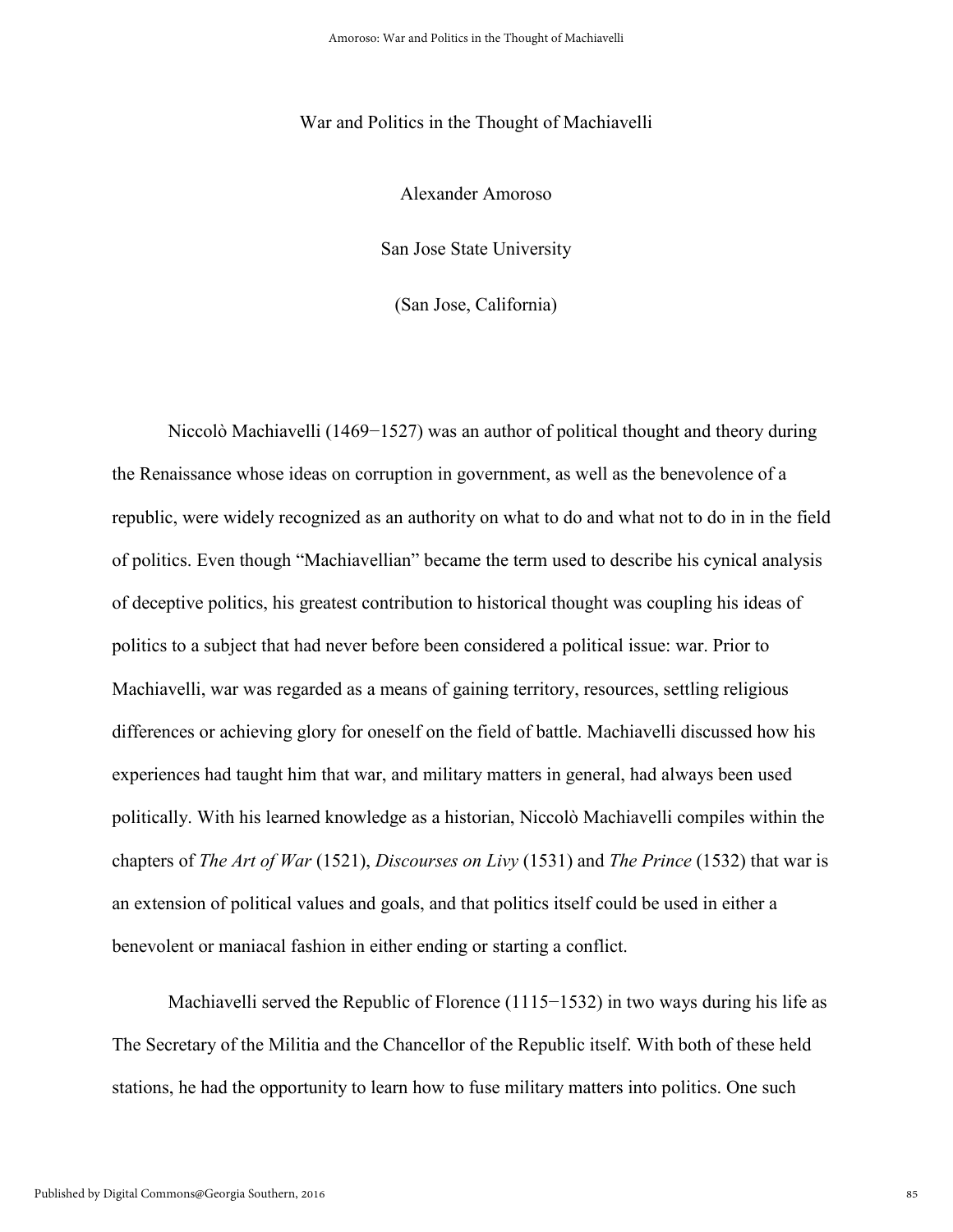military and political collaboration that still serves a purpose today was the use of citizen soldiers. In Machiavelli's view, citizen soldiers were less dangerous to the stability of a state than regular soldiers. He believed soldiers who were also occupied with their own private professions would want a war to come to a speedy conclusion so they may return home in peace and not cause any more trouble for the state, because that would mean more trouble for them.<sup>[1](#page-2-0)</sup> It would appear Machiavelli's thoughts on citizen soldiers was correct as he, and the Republic of Florence, never suffered from internal problems in regards to its militia army generating conflict. Machiavelli also postulated that the citizen solider was more loyal and obedient to the state he fought for. Because the soldiers of Florence had other work outside of soldiering that disciplined their professionalism, they ended up being more responsive to the protocol of their wellgoverned commonwealth in regards to practicing war, participating in war and who was in charge of the soldiers during a war.<sup>[2](#page-2-1)</sup> Machiavelli's historic experience showed that citizen soldiers who were more dedicated to the job at hand and the collective success of their state were more effective than warlords and conquerors.

One such group of occupational conquerors whom Machiavelli disdained and thought of as ineffective were mercenaries. Mercenaries, as Machiavelli pointed out, were too individualistic in their own personal gain and wealth and lacked discipline and union. Machiavelli believed that the lack of care mercenaries had for the state they fought for, who just paid them for a time, put those nations in more danger than safety.<sup>[3](#page-3-0)</sup> Mercenaries and profiteers of war who ventured into no other practice were the living examples as to why Machiavelli was so vocal about the benevolence of the citizen soldier who was both a peace seeker and war fighter.

<span id="page-2-0"></span><sup>&</sup>lt;sup>1</sup> Niccolò Machiavelli, *The Art of War*, ed. Ellis Farnsworth, trans. Neal Wood (Washington DC: De Capo Press, 2001), 18.<br><sup>2</sup> Ibid. 19.

<span id="page-2-1"></span>

<sup>3</sup> Niccolò Machiavelli, *The Prince,* trans. W.K. Marriot (San Bernardino: Millennium Publications, 2014), 27.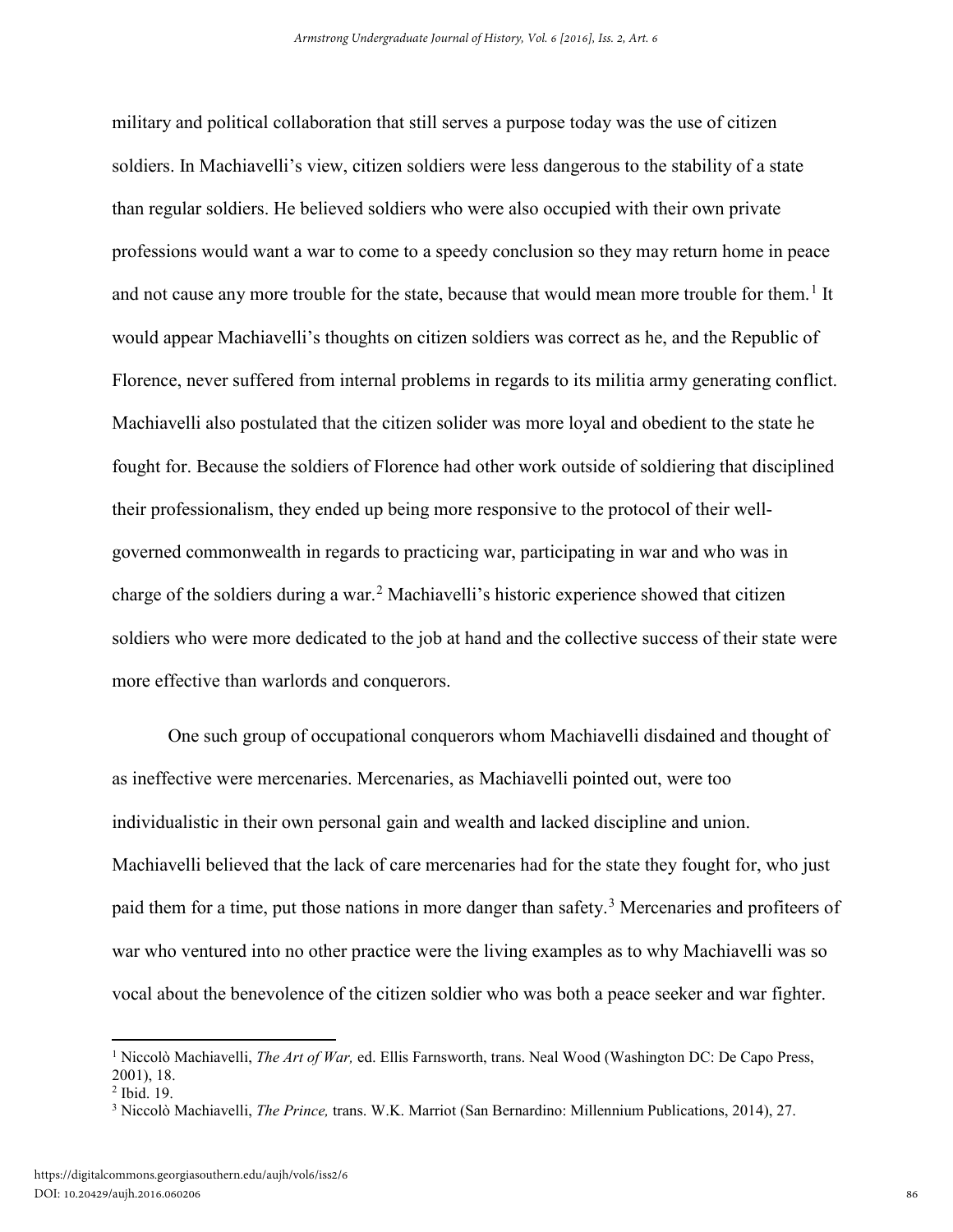Machiavelli not only argued that citizen soldiers were loyal and effective in war, but that they also took the time to advance themselves through individual opportunity and education as loyal citizens who held their governors in check and labored to better the state.<sup>[4](#page-3-1)</sup> Machiavelli's ideals on the value of a militia army were powerful in politics and leadership, but he also knew if the army could not win on the battlefield that the ideals and philosophies he used to inspire individual thought would become useless.

Machiavelli made it a point in his dialogues to discuss the historical importance of war's mechanics and how those mechanics could be used to achieve victory in combat as well as in the political assembly. In terms of battle tactics, Machiavelli recorded the statements of his colleague Fabrizio Colonna (1450−1520), a cavalry officer, in order to shed light on the improvements of the cavalry in renaissance warfare. Through Machiavelli's review, Fabrizio mentioned how the cavalry of his time in the Renaissance had improved from ancient era due to technology and new strategy.<sup>[5](#page-3-2)</sup> Machiavelli made sure to educate political leaders and the citizens of his republic that the advancement of arms was good in order to achieve victory, whatever the motives of the armies in question may be. Machiavelli suggested that one such use of an army to satisfy a political motive was for the army to be a symbol of power for a leader. He believed a prince who had a large and powerful army would not only be seen as self-reliable, but as a leader of a state that should not be trifled with.<sup>[6](#page-4-0)</sup> Whether it was a King of Egypt or an Emperor of Rome, history showed that Machiavelli was correct concerning the idea of a military being a political demonstration of absolute power.

<span id="page-3-1"></span><span id="page-3-0"></span><sup>4</sup> Paul A. Rahe, *Against Throne and Altar: Machiavelli and Political Theory under the English Republic* (New York: Cambridge University Press, 2008), 57. 5 Machiavelli, *The Art of War,* 52.

<span id="page-3-2"></span>

<sup>6</sup> Machiavelli, *The Prince,* 24.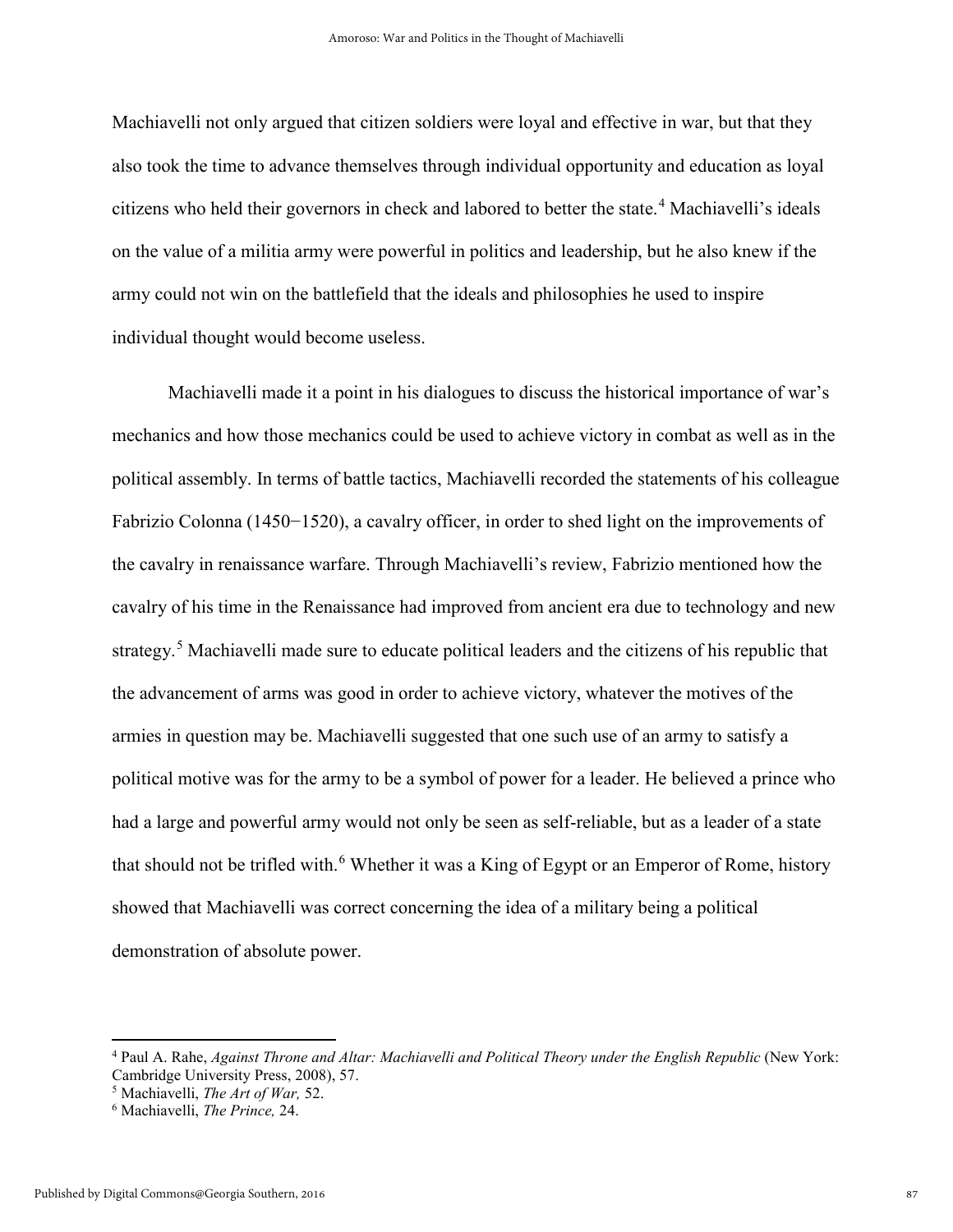Machiavelli also promoted compare and contrast methods of studying history so commanders and regents could learn the proper tactical uses of an army in war and in politics. Through Fabrizio again, Machiavelli explained how it was important for a modern general to study what worked for past commanders and what did not.<sup>[7](#page-4-1)</sup> Though the study of an army's political use sometimes led to its abuse, Machiavelli's decision to compare and contrast the commanders, the wars, and the duty of government in those wars completely altered how the modern world conducted war and developed new strategic military leaders.

In order to discuss certain strategies that were used in war, Machiavelli studied and discussed historically prestigious commanders and leaders who were familiar with these specific strategies related to war that were used for or against them in politics. When discussing the legacy of Caesar (100−44 BCE), Machiavelli illustrated conspiracy as a version of war and conflict inside the political forums. Caesar's enemies had strategically planned to kill him in the halls of the senate where he would be out in the open, which violently removed the new emperor from power, thus giving it back to them in the senate.<sup>[8](#page-4-2)</sup> As Machiavelli discovered, conspiracy was the war being conducted by politicians against each other without a blatant use of arms and armies. Another war-like strategy used in politics, as Machiavelli explained, was assassination. Machiavelli's political concept of the secret enemy in politics was "Brutus and Brutus' sons," and that a leader had to destroy Brutus and his sons in order to retain control of a state or an army. A politician of Machiavelli's time period, Piero Soderini (1452−1522), was a statesman who did not kill "Brutus and his sons" and was ruined for it.<sup>[9](#page-5-0)</sup> Just as assassinations that are not executed in order to remove key leaders who would make winning a war very difficult for an

<span id="page-4-2"></span><span id="page-4-1"></span><span id="page-4-0"></span><sup>7</sup> Machiavelli, *The Art of War,* 52.

<sup>8</sup> Niccolò Machiavelli, *Discourses on Livy,* ed. and trans. Julia Conaway Bondanella and Peter Bondanella (New York: Oxford University Press, 2003), 258.

<sup>9</sup> Ibid. 252-253.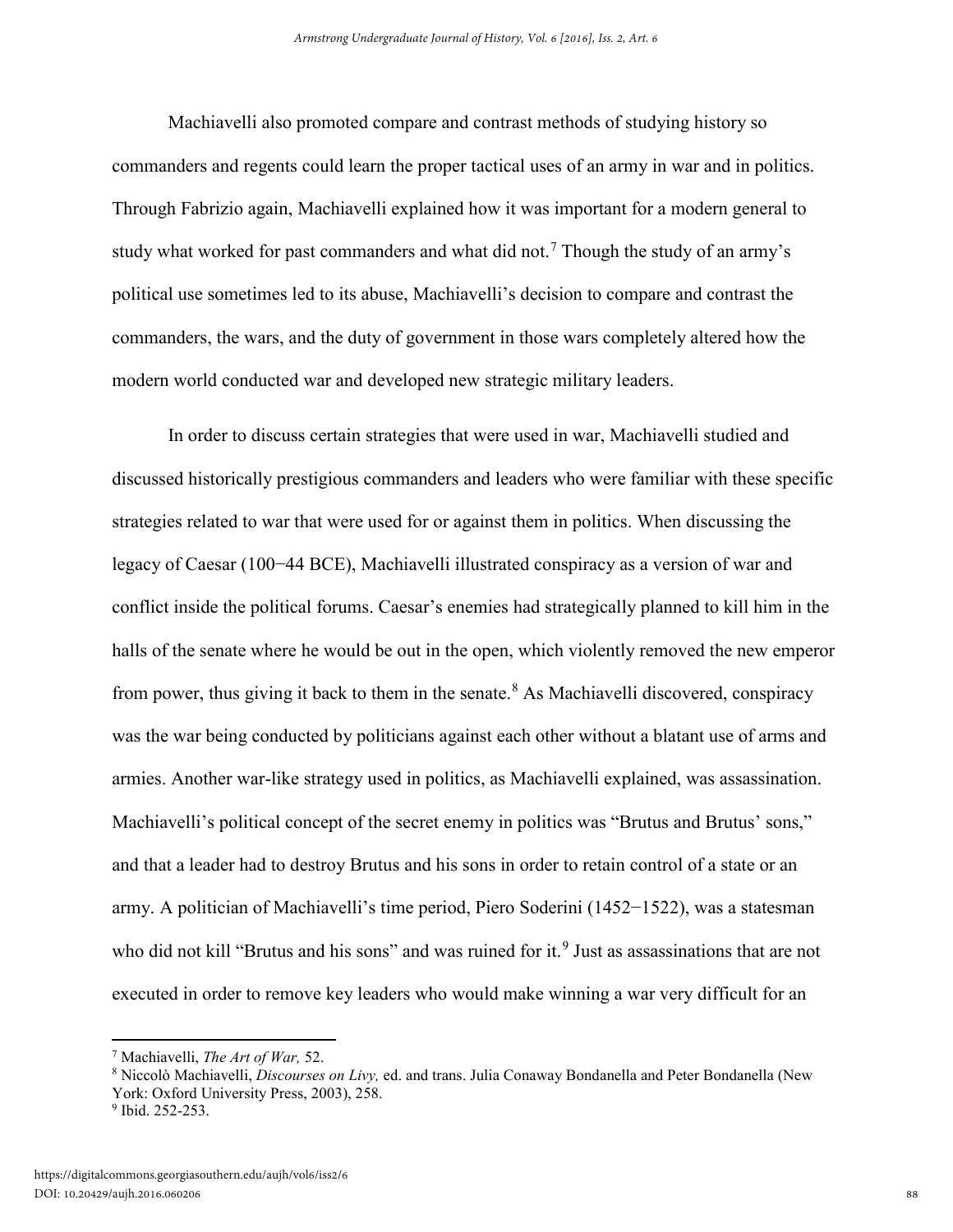opposing commander, Soderini's example connected that same military defeat of not assassinating key enemies in a political setting.

Allying methods of governance through military protocol was probably the most applicable war-like tool Machiavelli discussed in relation to politics. His leaders of interest on the matter were Roman generals Manlius Torquatus (d. 384 BCE) and Valerius Corvinus (64 BCE-8 ACE). Torquatus was a strict commander while Corvinus was a benevolent commander, but when the two leadership strategies are combined together in politics, these two former generals inspired discipline and loyalty from Rome.<sup>[10](#page-5-1)</sup> Machiavelli, and many other politicians after him, enjoyed a successful career as a statesman by practicing the combined strategies of war commanders in politics, thus making political governance and military leadership coherently linked.

As discussed earlier, war was not seen as another area of politics in time periods before Machiavelli's age. Even though those earlier eras were points in history where war was separate from politics and was usually about conquest, glory, and sheer dominating force over an enemy, Machiavelli proved that war was still used for political gain and achievement even though war was not recognized as a political tool. As far back as the ancient era, war was used to draw rival empires into conflict by attacking the allies of the rival state, thus justifying the attacking empire's claim and the defending empire's reasons for going to war. Machiavelli pointed out that the Second Punic War (218−201 BCE) was brought about in this way when the Carthaginians attacked the Saguntines in order to provoke their ally, Rome, into war.<sup>[11](#page-6-0)</sup> Machiavelli's astute observation that political alliances drew nations into war on purpose is something that he

<span id="page-5-0"></span> $10$  Ibid. 309-312.

<span id="page-5-1"></span>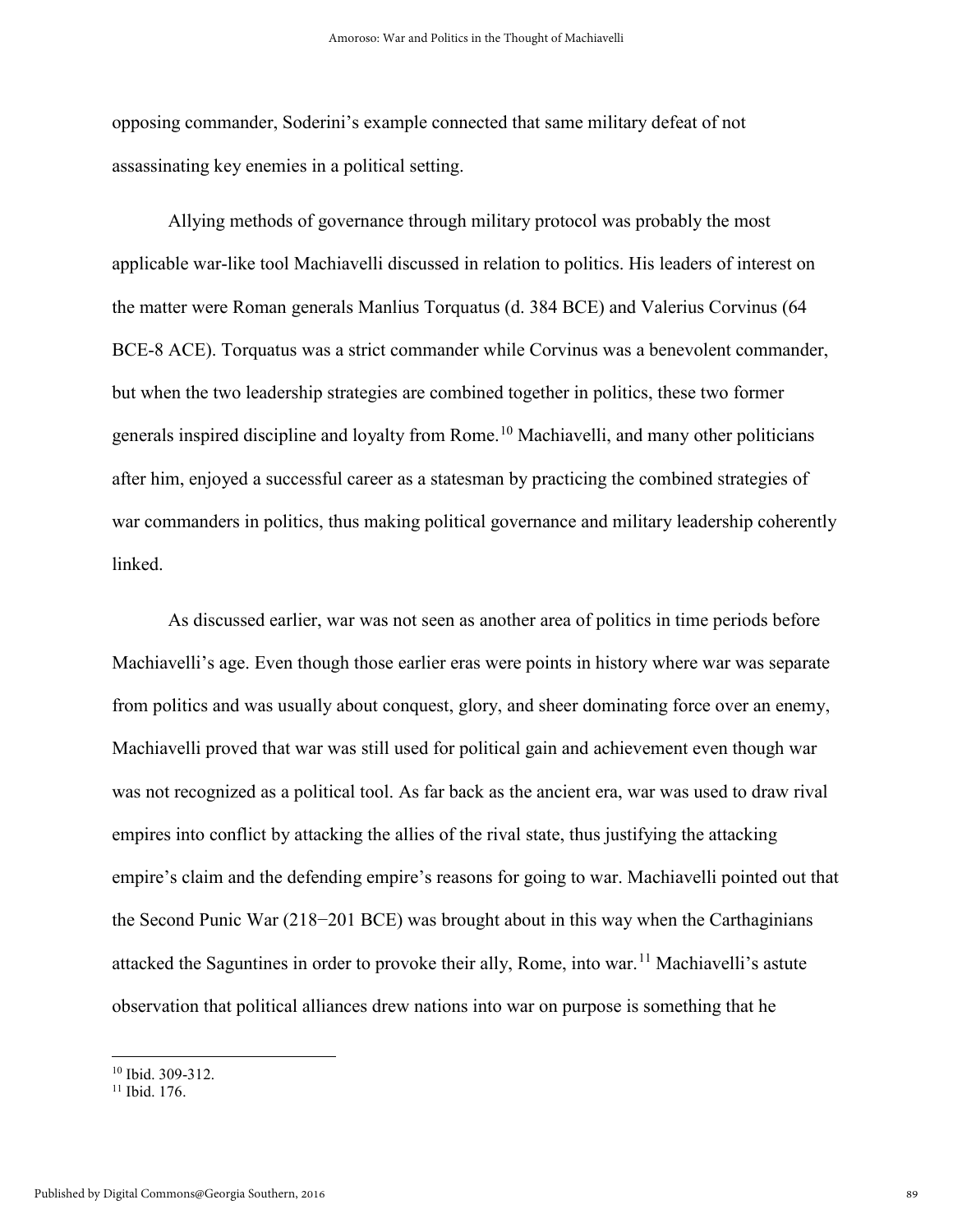experienced as a statesman in the Republic of Florence, in relation with other Italian nationstates, and was also what the world experienced in the  $20<sup>th</sup>$  century with two world wars. Even though glory, conquest, and wealth had been seen as the motivating constructs of war, Machiavelli argued against those notions. Through his study of powerful leaders like Alexander the Great (356−323 BCE) and Croesus (595−546 BCE), King of the Lydians, Machiavelli observed that the intelligent leader's main goals in war were centered on using their powerful army to gain territory and attain political influence through exemplified force of the army.<sup>[12](#page-6-1)</sup> According to Machiavelli's research, plunder is secondary to the ambitious conqueror who is intending on expanding their political power through empire.

Machiavelli discussed how war in a state is used properly and necessarily, and not in a fashion of ambition or primal conquest, when the people of a state are informed of the use of war. Through Fabrizio, Machiavelli illustrated how nations with great citizens of virtue and intelligence had historically possessed less of a likelihood to be engaged in war because those citizens understood the uses of war, recognized its necessity, and did not hunger for its carnage.<sup>[13](#page-7-0)</sup> Machiavelli's historical research revealed how ancient political leadership used war and the military for political gains, and how enlightened citizens who acknowledge that fact were a threat to those ambitious leaders who sent soldiers to war for their political ambition.

Machiavelli, even though he was a religious man, was not afraid of pointing out religion's historical presence in politics, which was another entity guilty of using war as a political tool. Since Machiavelli was Italian, he focused his studies more so on the religious hierarchy brought on by the Romans: before and after the creation of the Catholic Church. By

<span id="page-6-0"></span>l

<span id="page-6-1"></span><sup>12</sup> Ibid. 178-179.

<sup>13</sup> Machiavelli, *The Art of War,* 76-77.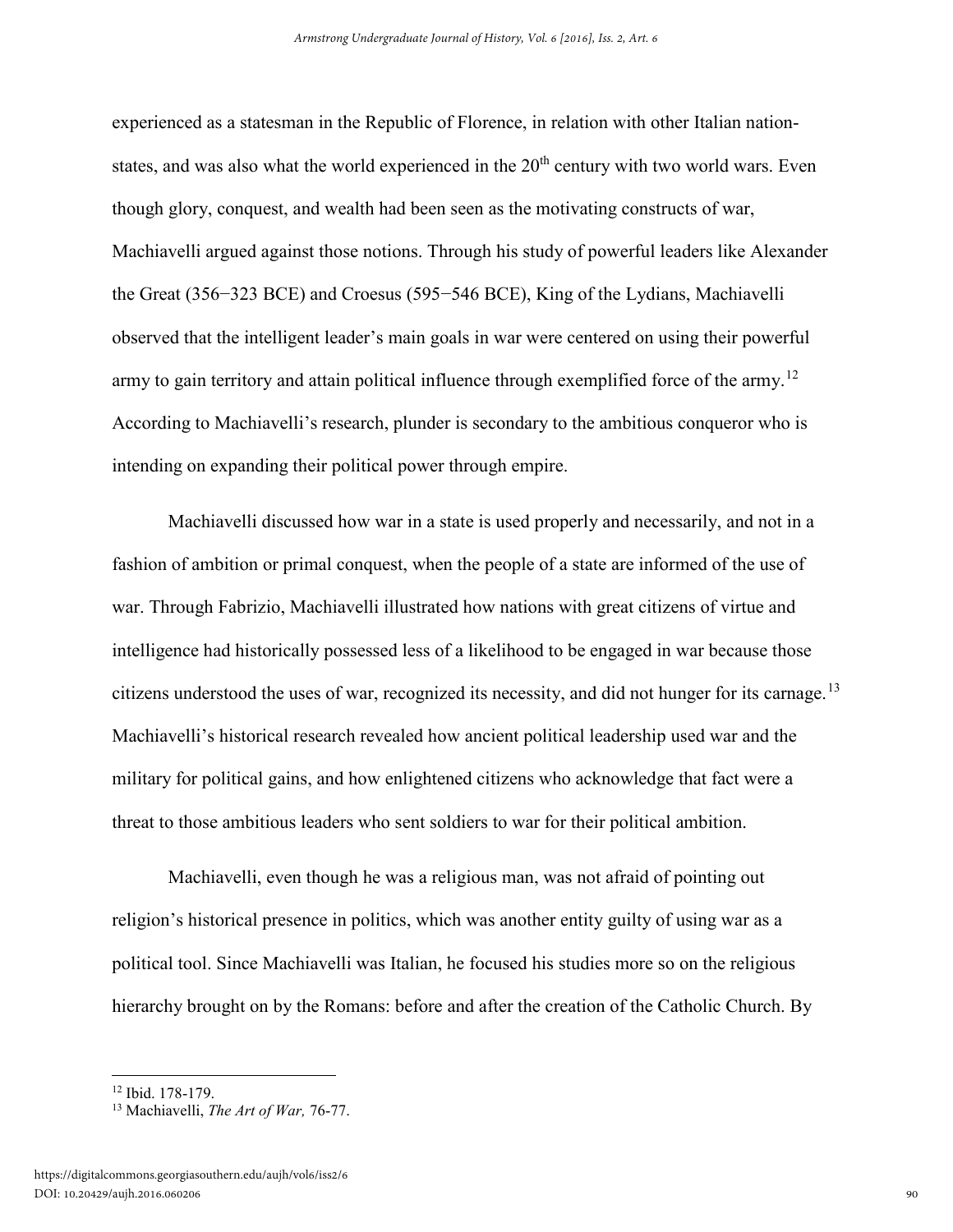studying the Roman politician Livy (59 BCE−17 CE), Machiavelli was able to point out how the Romans used their gods before Constantine (272−337) to keep the population in fear while certain individuals could gain and control power.<sup>[14](#page-7-1)</sup> Machiavelli discovered that the political dominance of religion in government and society had been around well before the existence of the Church. Machiavelli was notoriously famous for pointing out a political leadership's ability to take advantage of an uneducated citizenry, and religious leaders did just that. In order to retain obedience in a population only able to conceive value of worldly goods, Machiavelli discussed how religious leaders used obedience and faith to god as a weapon to retain loyalty for or against a government depending on their position.<sup>[15](#page-7-2)</sup> Machiavelli's explanation exposed the matter of religious wars contesting the people's loyalty to one religious governing body over another.

Machiavelli further pointed out that religious leaders did not just promote violence and war to advance their goals, but they also took part in that violence. As far back as the Crusades (1095−1291), the Church was guilty of hiring men of violence and war to punish dissenters and eliminate infidels.[16](#page-8-0) Because of Machiavelli's closer analysis of religion's use of war and conflict to advance its own political power, he conceptualized the use of *Realpolitik* (1832), the idea that politics continues through war, 263 years before the theory's founder, Carl Von Clausewitz (1780−1831), was even alive.

Furthering his link between military matters and politics, Machiavelli uncovered the historic truth that weak leadership deteriorates a state and an army equally, and sometimes synchronized in their fall. Because of this truth, Machiavelli emphasized the need of successors in government to be as strong as or even stronger than their predecessors. To extend this point,

<span id="page-7-2"></span><span id="page-7-1"></span><span id="page-7-0"></span><sup>&</sup>lt;sup>14</sup> Niccolò Machiavelli, *Discourses on Livy, 56-57*.<br><sup>15</sup> Maurizio Viroli, *Founders Machiavelli* (New York: Oxford University Press, 1998), 37.

<sup>16</sup> Rahe, 87.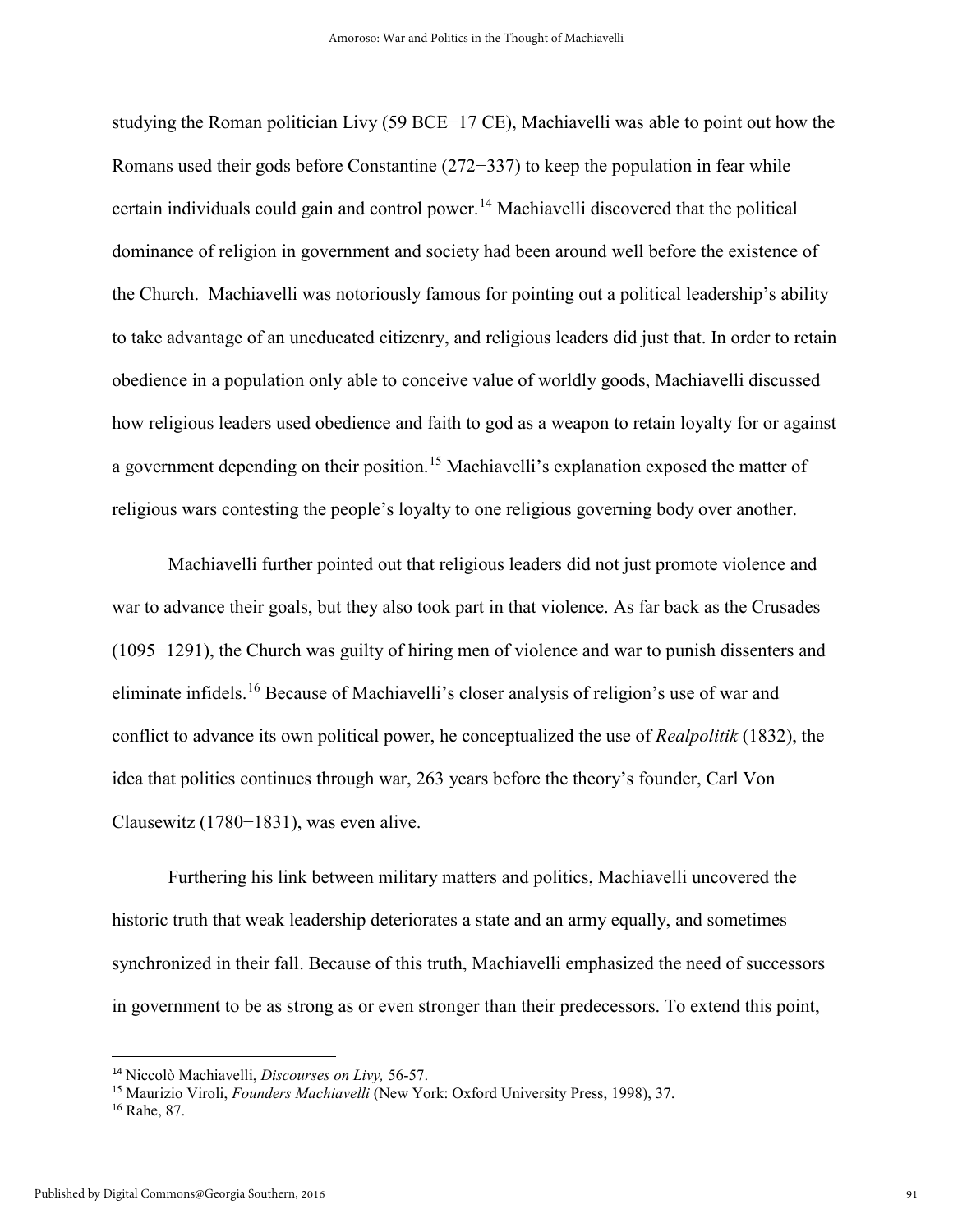Machiavelli observed the strength of Romulus (theoretically existed), the first king of Rome, and how Romulus' successor would have to be greater or just as great.If the successor was not as great as their predecessor they would bring down the nation, as the successor would only be benefiting from the memory of the past leader.<sup>17</sup> A state and an army had to have consistency in great leadership in order to improve and survive according to Machiavelli. Besides strength, Machiavelli emphasized the need for virtue in leadership. Machiavelli considered virtue a must for political leaders, and leaders who did not possess virtue would eventually fall.<sup>18</sup> Though Machiavelli was a political realist, he was also a republican who ultimately believed in the benevolence of governance and wanted leaders to emulate that benevolence.

Machiavelli's thoughts on leadership were also brought on by his studies of the ancient philosophers. By studying Aristotle (384−322 BCE), Machiavelli believed it was a prudent leader who did what was necessary, rather than a frivolous and greedy leader who was the model example of a leader that would retain a nation's glory and survivability.<sup>[19](#page-9-1)</sup> Machiavelli himself proved the historic importance of good leadership, which would become an application for most social sciences in the future. What Machiavelli believed to be the key to eliminating weakness as a leader was surrendering certain amounts of power to an independent minded people. He suggested that a good leader who wants to retain power and control over a city that is accustomed to its own laws must be liberal and accepting of those laws, but also require tribute as the governor of the city in order to demand loyalty.<sup>[20](#page-9-2)</sup> However controversial at the time, Machiavelli's analysis of governing leadership was correct as many modern nations practice his

l

<span id="page-8-0"></span><sup>&</sup>lt;sup>17</sup> Machiavelli, *Discourses on Livy*, 71.<br><sup>18</sup> Katherine Philippakis and Michael S. Kochin, "On Machiavelli's Literary Message," *Conference Papers-American Political Science Association,* 1. EBSCO*host*, accessed February 3, 2016.

<span id="page-8-1"></span><sup>19</sup> Eugene Garver, *Machiavelli and the History of Prudence* (Madison: University of Wisconsin Press, 1987), 129. <sup>20</sup> Machiavelli, *The Prince,* 11-12.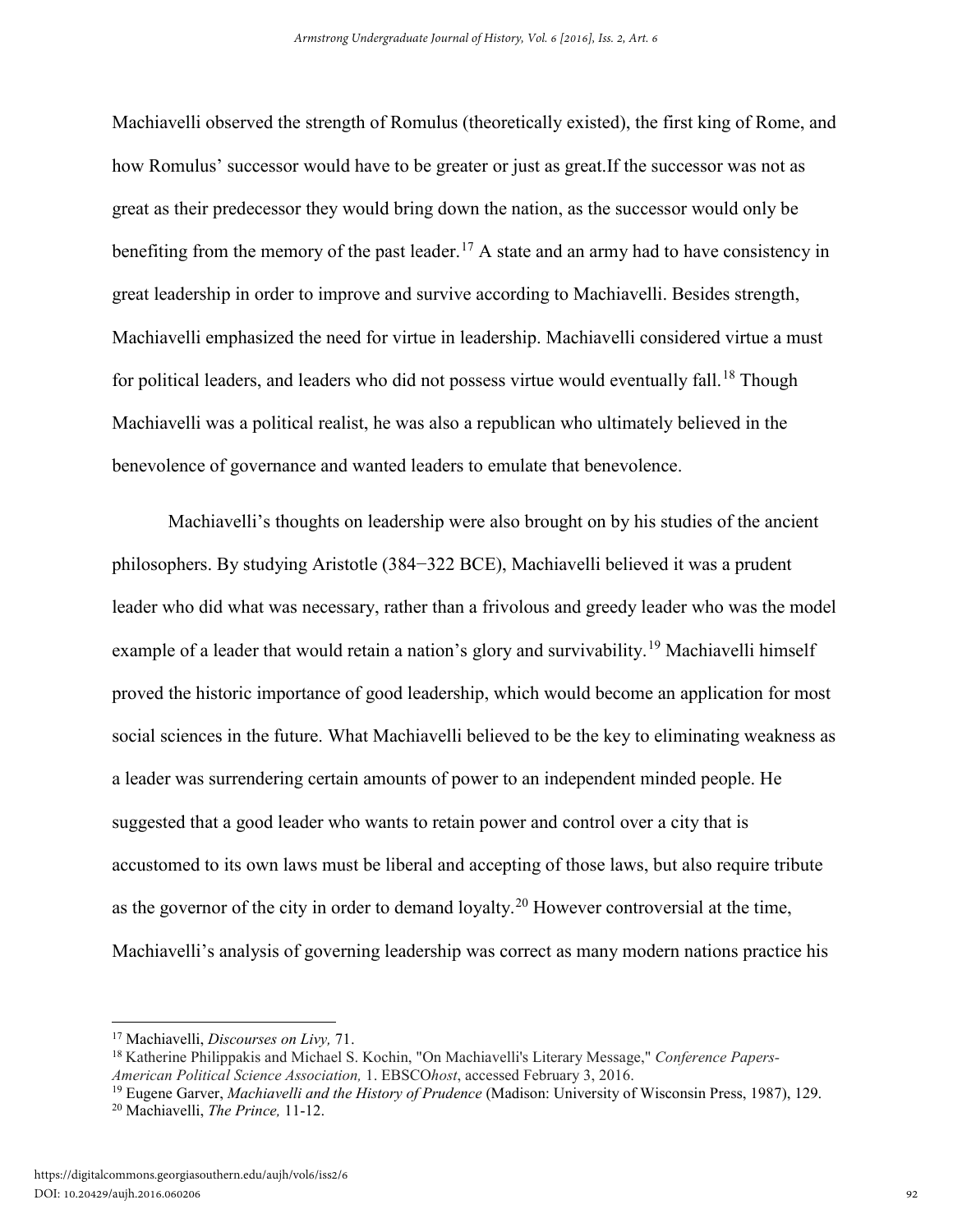methods of proper leadership today and historically weak leaders since his time have either been overthrown, killed or conquered.

In politics, as in war, Machiavelli astutely pointed out through his time in public service that history repeated itself due to the fact that certain people did not learn to do things differently, and thus continued the current problems or consistent solutions. To advance this point, Machiavelli delved further into ancient politics for evidence. He discovered through his own practice that a close study of ancient politics and application of what worked, while learning what didn't work, was the assurance of strength in any republic.<sup>[21](#page-10-0)</sup> Machiavelli also championed the acknowledgement, and use, of fictional characters to generate historical realities of heroes and leaders that should govern a state or an army. One fictitious individual being used to advance historical leadership was Machiavelli's own Ligurio (from *The Mandrake,* 1526): the strong warrior figure who fought oppression.<sup>[22](#page-10-1)</sup> Machiavelli simply continued the historical reality that stories advance the mentalities of civilizations throughout history, especially when it came to war.

[T](#page-10-2)hough Machiavelli's thoughts regarding historical learning on war and politics rang true, they did not go unquestioned, even in his time. Machiavelli's thoughts on learning about past politics and not repeating the same historical mistakes were criticized and almost silenced by many of his colleagues, political opponents, and powerful enemies, such as the Venetian crime family, the Medici (r. 1169−1737).[26](#page-10-2) Machiavelli plainly, and controversially, stated that

 $\overline{\phantom{a}}$ 

<span id="page-9-0"></span><sup>21</sup> Machiavelli, *Discourses on Livy,* 105.

<sup>22</sup> Philippakis and Kochin.

<span id="page-9-1"></span><sup>24</sup> Machiavelli, *The Prince,* 12.

<span id="page-9-2"></span><sup>&</sup>lt;sup>26</sup> Daniel C. Boughner, *The Devil's Disciple* (New York: Philosophical Library, 1968), 140.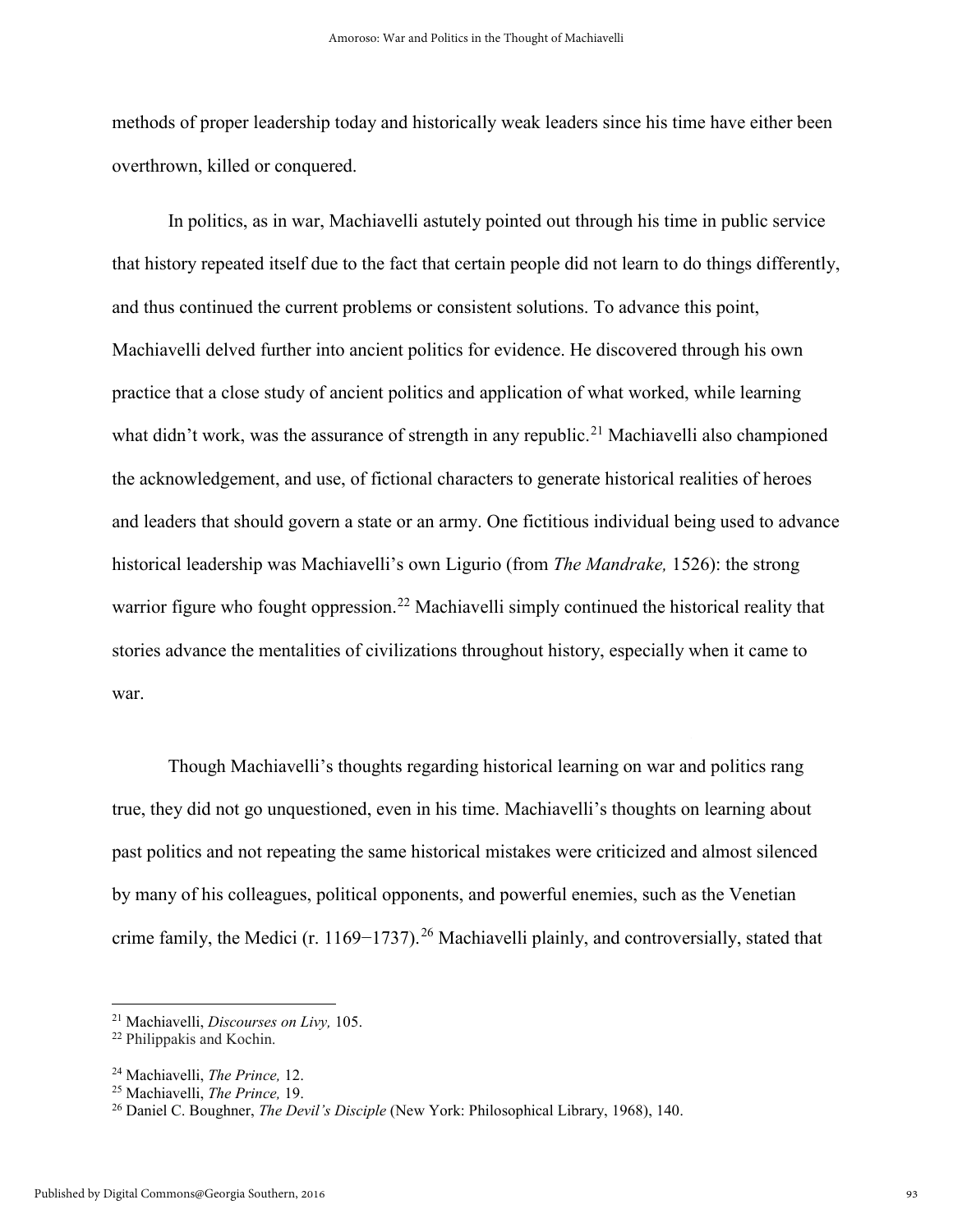<span id="page-10-2"></span>history repeats itself politically because, all too often, citizens and governors of a state don't consider remembering history as important or criticize someone who says it is.

In probably his most important contribution to the historic business of politics and war, Machiavelli discussed the effect of the civilian's feelings and opinions on a state's politics and war policy. Machiavelli's recorded description of Fabrizio's words was actually a conversation between a military man and his civilian colleagues on the very point of the civilian's contribution to war. Fabrizio, through Machiavelli's interpretation, encouraged his civilian friends to ask questions about his profession so he may enlighten them on his business of soldiering so they would not become resentful of soldiers' participation in war since most civilians had the tendency of being anti-war, and therefore, anti-soldier.<sup>[27](#page-11-0)</sup> As a civilian himself, Machiavelli wanted to introduce a military knowledge into civilian opinion so debate over decisions on war would become less frequent when decisions had to be made. Machiavelli was also a romanticist of glory and loved the idea of glorious triumph in war as well as life. He wanted that historic idea of glory to be combined among soldiers and civilians, as it benefited the republic as a whole.<sup>[28](#page-11-1)</sup> Visions of glory and success did benefit Machiavelli's Florence, as it did every other nation's military and society. Machiavelli also found it to be important for the citizens to have a formal military education so when they criticized or agreed with a conflict, they would do so from a place of knowledge. As it was practiced in Rome, Machiavelli promoted the idea of training citizens in military discipline for the purpose of making every citizen capable and educated in the face of danger and incorruptible in the face negative temptations.<sup>[29](#page-12-0)</sup> As a republican, Machiavelli

<span id="page-10-0"></span> $\overline{\phantom{a}}$ 

<span id="page-10-1"></span><sup>27</sup> Machiavelli, *The Art of War,* 52.

<sup>&</sup>lt;sup>28</sup> Maurizio Viroli, *Founders Machiavelli* (New York: Oxford University Press, 1998), 39.<br><sup>29</sup> Ibid. 139.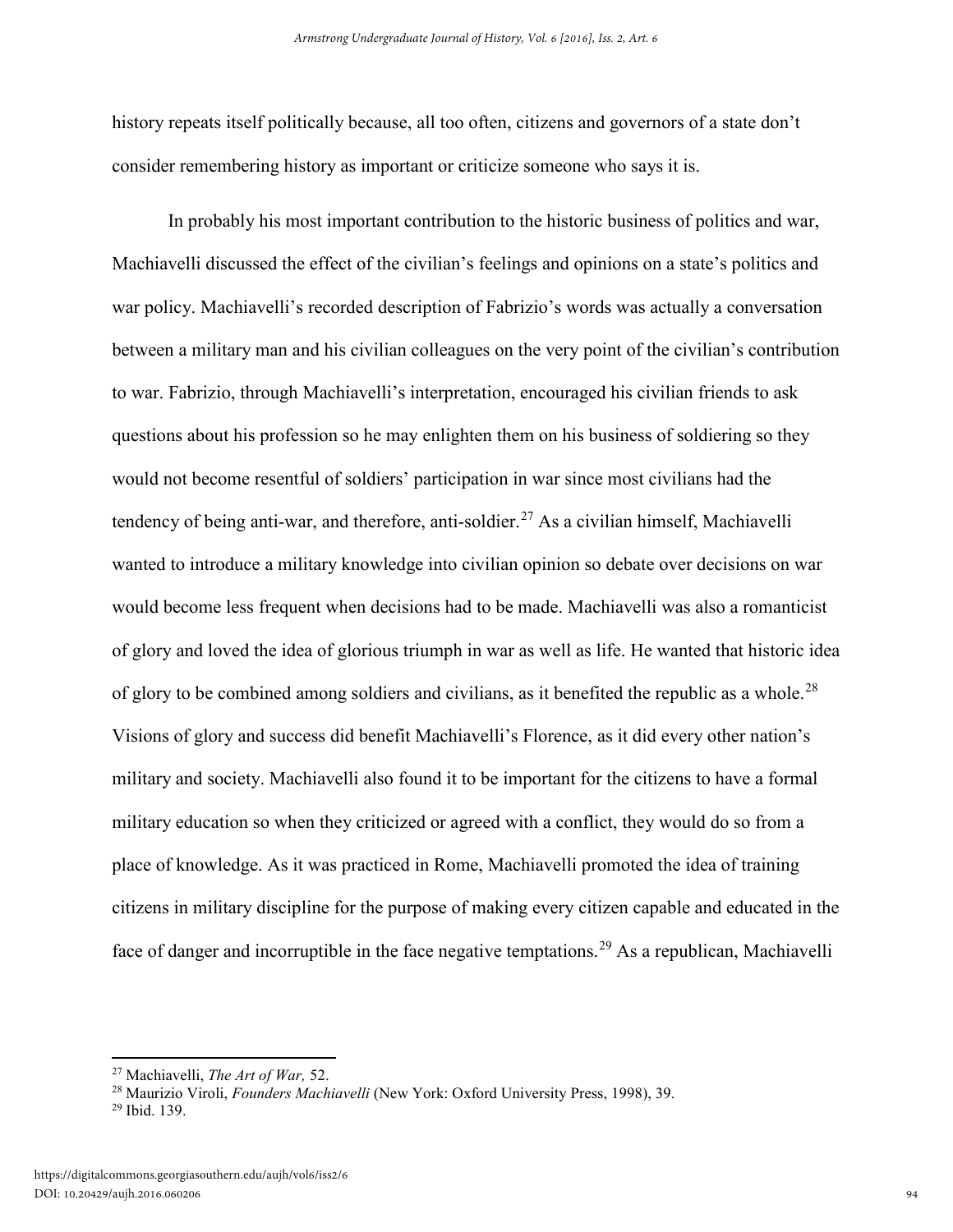always valued the opinions of the people and did not want the people to be ignorant, especially on the matters of government and war.

As strongly as he defended the idea of military men educating the opinions of civilians, he equally defended the civilians' ability to educate the opinions of the military men. Referencing himself as one of these civilians, Machiavelli defended his rationale for discussing war as a civilian by stating the mistakes he made in his writing wouldn't get anyone killed, while mistakes on the battlefield would.<sup>[30](#page-12-1)</sup> The need for discussion before bloodshed was a necessity that Machiavelli thought civilians brought to the matter of war. Possibly the most important contribution civilians brought to the political reality of war was their support. Machiavelli suggested that it would be foolish of a prince to go to war without the support of his state's population, unless that prince wanted to risk rebellion and protest, causing chaos in his kingdom.<sup>[31](#page-12-2)</sup> The most empowering truth to citizens that Machiavelli proclaimed in 1523 ACE was that, fundamentally, armies do not march and go to war without their say so.

In conclusion, Niccolò Machiavelli's rich knowledge of ancient history regarding governance and conflict of nations generated controversial thinking in his time and significantly affected political and military thought. It would seem that Machiavelli continues to shape the world with his research since his ideals of politics have been portrayed frequently in modern pop culture, and his republican thoughts and theories on the citizen soldier have been emulated in many modern first world countries militaries, including the United States of America.

<sup>30</sup> Machiavelli, *The Art of War,* 5.

<span id="page-11-1"></span><span id="page-11-0"></span><sup>31</sup> Yves Winter, "The Prince and his Art of War: Machiavelli's Military Populism," *Social Research: An International Quarterly, Vol. 81, No. 1* (March 2014): 176.